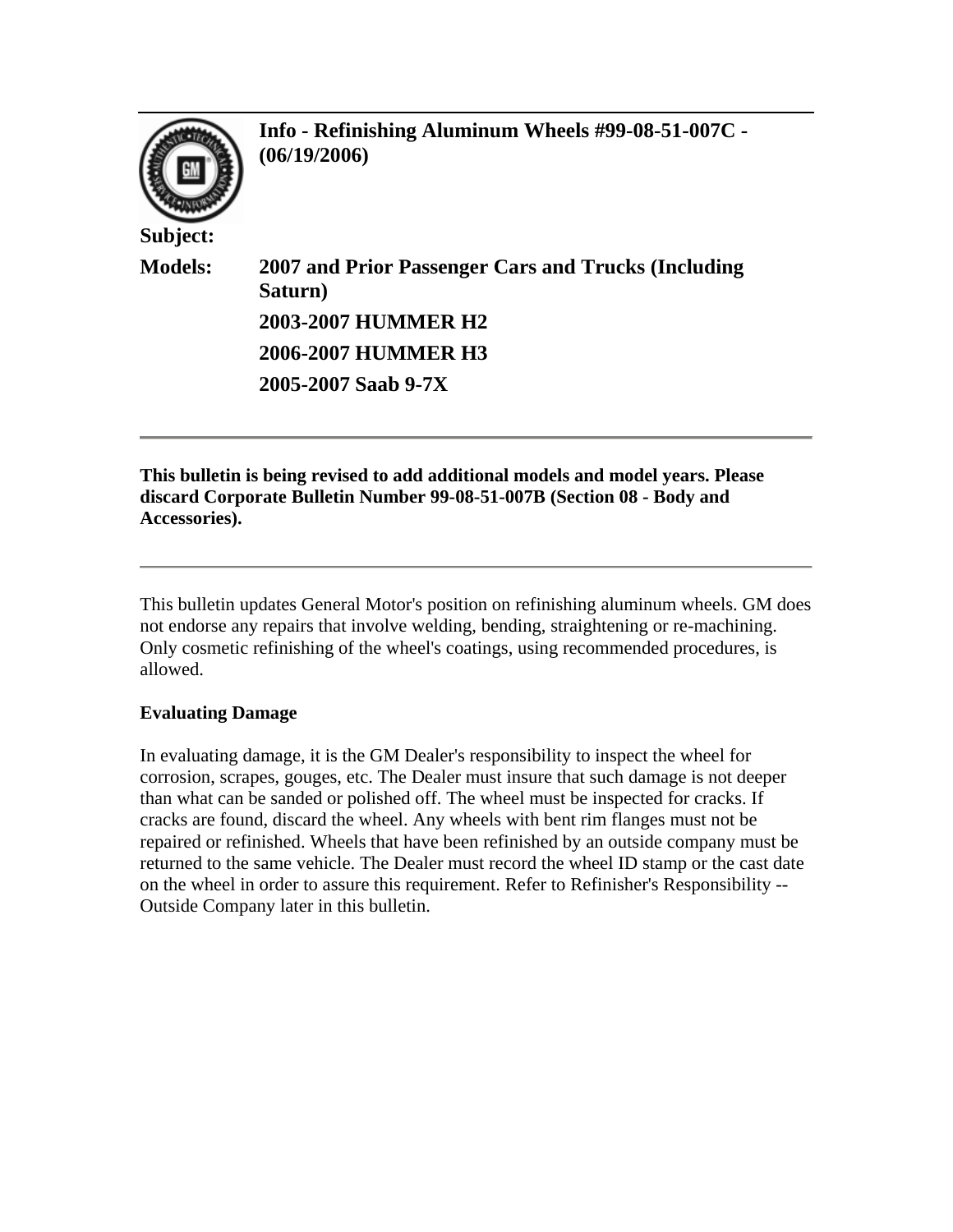## **Aluminum Wheel Refinishing Recommendations**

• Chrome-plated aluminum wheels

Re-plating these wheels is not recommended.

• Polished aluminum wheels

 These wheels have a polyester or acrylic clearcoat on them. If the clearcoat is damaged, refinishing is possible. However, the required refinishing process cannot be performed in the dealer environment. Refer to Refinisher's Responsibility -- Outside Company later in this bulletin.

• Painted aluminum wheels

 These wheels are painted using a primer, color coat, and clearcoat procedure. If the paint is damaged, refinishing is possible. As with polished wheels, all original coatings must be removed first. Media blasting is recommended. Refer to GM Aluminum Refinishing Bulletin #53-17-03A for the re-painting of this type of wheel.

• Bright, machined aluminum wheels

 These wheels have a polyester or acrylic clearcoat on them. In some cases, the recessed "pocket" areas of the wheel may be painted. Surface refinishing is possible. The wheel must be totally stripped by media blasting or other suitable means. The wheel should be resurfaced by using a sanding process rather than a machining process. This allows the least amount of material to be removed.

**Important:** Do not use any re-machining process that removes aluminum. This could affect the dimensions and function of the wheel.

Painting is an option to re-clearcoating polished and bright machined aluminum wheels. Paint will better mask any surface imperfections and is somewhat more durable than clearcoat alone. GM recommends using Corsican SILVER WAEQ9283 for a fine "aluminum-like" look or Sparkle SILVER WA9967 for a very bright look. As an option, the body color may also be used. When using any of the painting options, it is recommended that all four wheels be refinished in order to maintain color uniformity. Refer to GM Aluminum Refinishing Bulletin #53-17-03A for specific procedures and product recommendations.

## **Refinisher's Responsibility -- Outside Company**

**Important:** Some outside companies are offering wheel refinishing services. One such company, Transwheel Corporation (800-892-3733), provides this service within GM guidelines. Other companies may also exist. Such refinished wheels will be permanently marked by the refinisher and are warranted by the refinisher. Any process that remachines or otherwise re-manufactures the wheel should not be used.